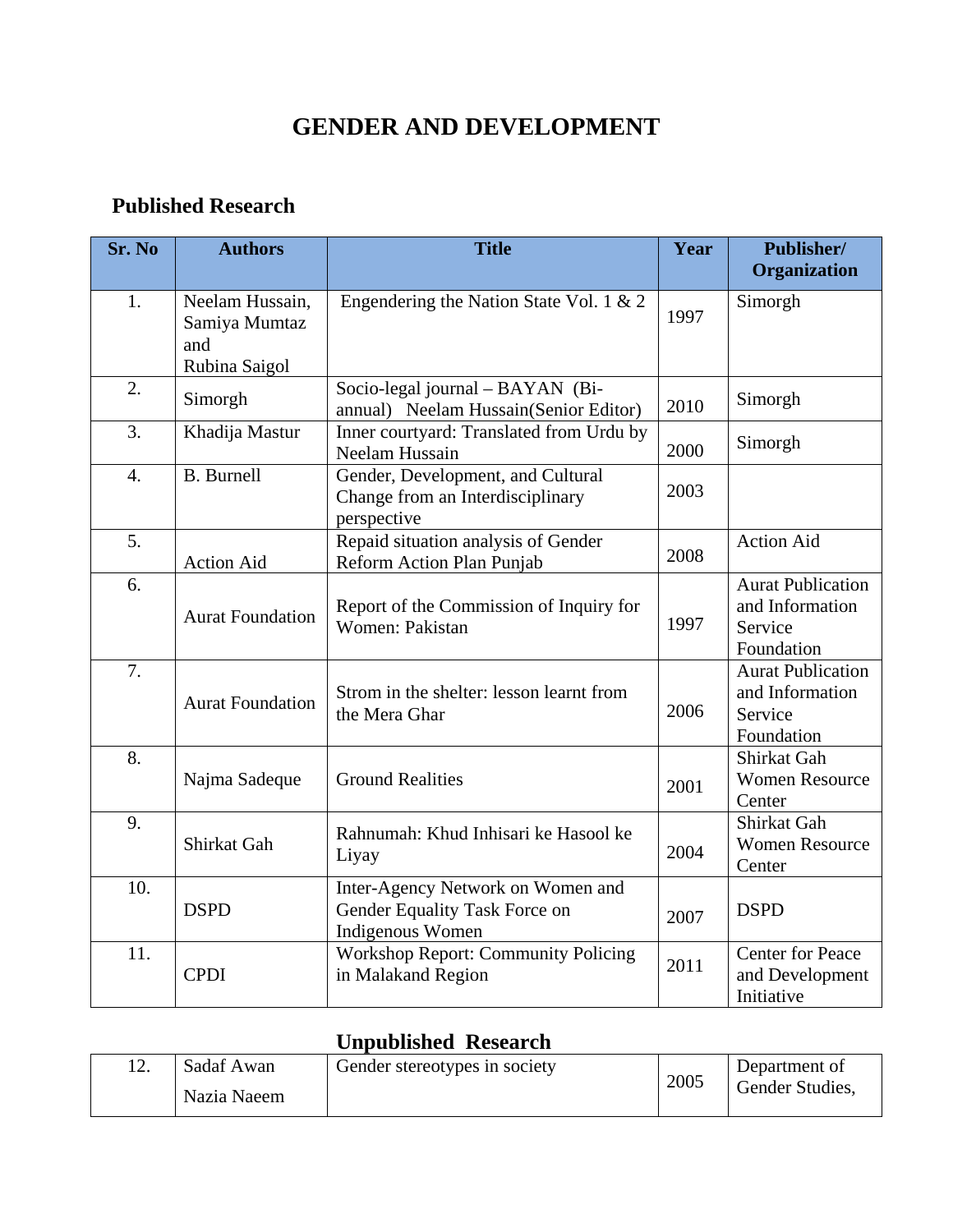| Sr. No | <b>Authors</b>                                             | <b>Title</b>                                                                                                                                                                          | Year | Publisher/<br>Organization                                             |
|--------|------------------------------------------------------------|---------------------------------------------------------------------------------------------------------------------------------------------------------------------------------------|------|------------------------------------------------------------------------|
|        |                                                            |                                                                                                                                                                                       |      | University of the<br>Punjab Lahore                                     |
| 13.    | Muhammad<br>Hanif<br>Hina Rafiq                            | Awareness about environmental pollution                                                                                                                                               | 2008 | Department of<br>Gender Studies,<br>University of the<br>Punjab Lahore |
| 14.    | Roma Zia Khan<br>Misbah Qurat-ul-<br>Ain<br>Shabnam Khaliq | A study of life patterns of inner walled<br>city                                                                                                                                      | 2008 | Department of<br>Gender Studies,<br>University of the<br>Punjab Lahore |
| 15.    | Mahpara Maryam<br>Maryam Tahir                             | Social impact of one dish on marriage<br>ceremonies and conspicuous expense of<br>food on bride's family                                                                              | 2009 | Department of<br>Gender Studies,<br>University of the<br>Punjab Lahore |
| 16.    | Sajid Ali                                                  | Life of old citizens in old age homes in<br>Lahore district                                                                                                                           | 2010 | Department of<br>Gender Studies,<br>University of the<br>Punjab Lahore |
| 17.    | Asif Mahmood                                               | A comparatively analysis of Punjab<br>Social Welfare department and<br>rescue1122 in gender perspective                                                                               | 2010 | Department of<br>Gender Studies,<br>University of the<br>Punjab Lahore |
| 18.    | Anam Tariq<br>Asma Amir                                    | Gender and major actor in livestock<br>sector, Lahore                                                                                                                                 | 2010 | Department of<br>Gender Studies,<br>University of the<br>Punjab Lahore |
| 19.    | Sagheer Hussain<br>Mehwish Butt                            | A study about Bus Attendants of Faisal<br>movers and Daewoo Express (Abdullah<br>Travel), Lahore Pakistan                                                                             | 2011 | Department of<br>Gender Studies,<br>University of the<br>Punjab Lahore |
| 20.    | Muhammad<br>Akbar Gill                                     | Fertility in relation to some of the<br>important factors contributing to socio-<br>economic status of the employees for the<br>accountant general's office, West<br>Pakistan, Lahore | 1963 | Department of<br>Sociology,<br>University of the<br>Punjab Lahore      |
| 21.    | Muhammad<br>Younas                                         | Ek Punjabi Gaon (Jhok Wains) men<br>shadi kay idaray men samaji tabdili ka<br>mutallah                                                                                                | 1984 | Department of<br>Sociology,<br>University of the                       |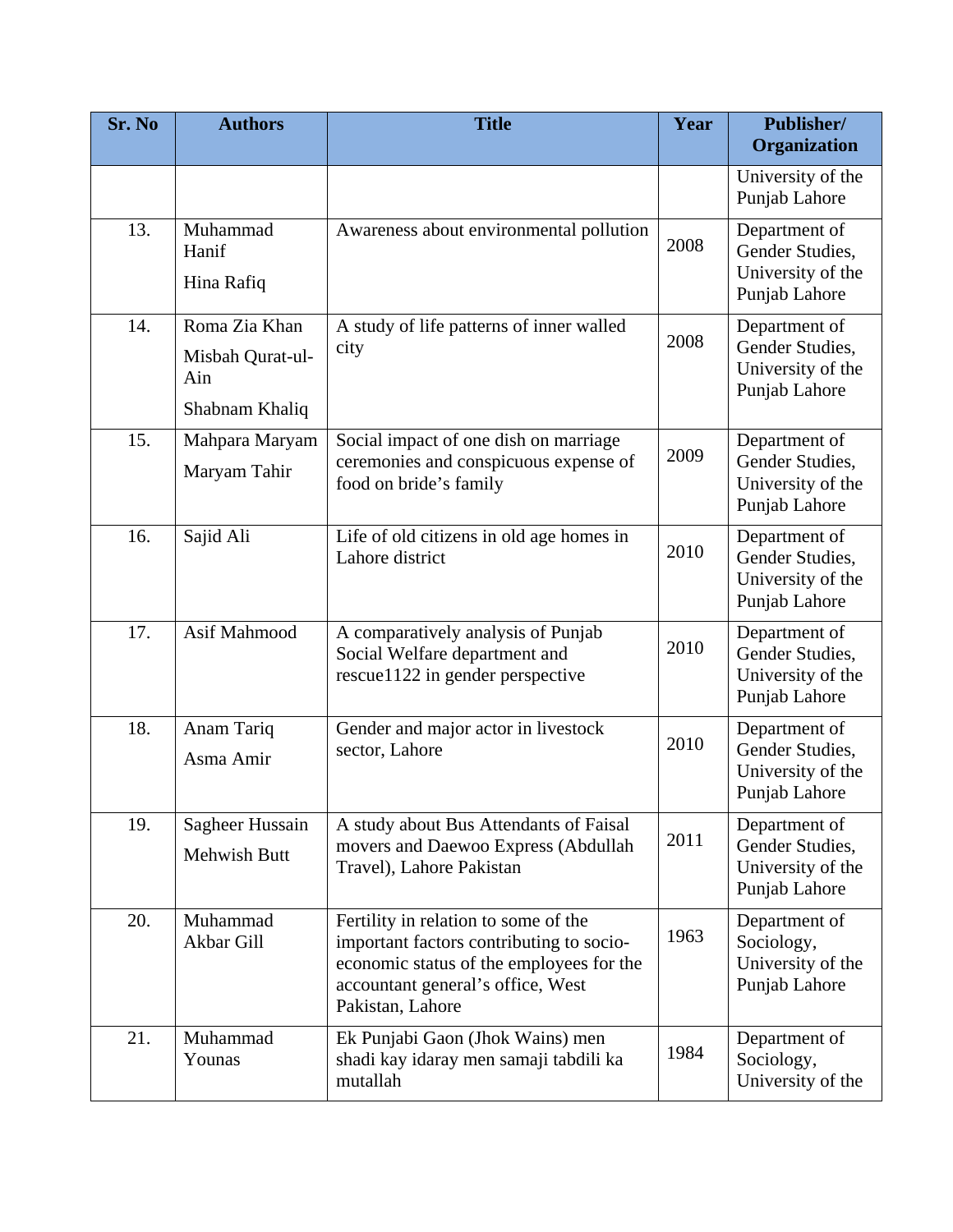| Sr. No | <b>Authors</b>            | <b>Title</b>                                                                                                                      | Year | Publisher/<br>Organization                                          |
|--------|---------------------------|-----------------------------------------------------------------------------------------------------------------------------------|------|---------------------------------------------------------------------|
|        |                           |                                                                                                                                   |      | Punjab Lahore                                                       |
| 22.    | Shazia Saleem<br>Khan     | Women's achievement, motivation and<br>their participation in the Agha Khan<br>Rural Support Programme (Hunza Gilgit<br>District) | 1989 | Department of<br>Sociology,<br>University of the<br>Punjab Lahore   |
| 23.    | Zahid Nadeem<br>Farooqi   | Familistic orientation and primary social<br>exchange relations in an urban<br>neighbourhood                                      | 1989 | Department of<br>Sociology,<br>University of the<br>Punjab Lahore   |
| 24.    | Zaheer Ahmad              | Professionalization a factor responsible<br>for the emergence of marriage bureaus                                                 | 1989 | Department of<br>Sociology,<br>University of the<br>Punjab Lahore   |
| 25.    | Shelha Gilani             | Social adjustment of Eunuchs                                                                                                      | 2000 | Department of<br>Sociology,<br>University of the<br>Punjab Lahore   |
| 26.    | Ameena Yousaf<br>Siddiqui | Gender gap in workplace authority: A<br>comparative study in private and public<br>sector                                         | 2000 | Department of<br>Sociology,<br>University of the<br>Punjab Lahore   |
| 27.    | Mehvish Aziz              | Evaluative study of the functioning of<br>Qasar-e-Behbood and its role in<br>empowering women                                     | 2001 | Department of<br>Sociology,<br>University of the<br>Punjab Lahore   |
| 28.    | Atika Munwar              | Social adjustment of Eunchs                                                                                                       | 2002 | Department of<br>Sociology,<br>University of the<br>Punjab Lahore   |
| 29.    | A. Mahmood                | The attitudes of Islampura women<br>towards community development                                                                 | 1956 | Department of<br>Social Work,<br>University of the<br>Punjab Lahore |
| 30.    | Zubeeda Rashida           | Role of the Girls Guides Association in<br>community development                                                                  | 1959 | Department of<br>Social Work,<br>University of the<br>Punjab Lahore |
| 31.    | Razia Shah                | Study of women welfare programme                                                                                                  | 1966 | Department of<br>Social Work,                                       |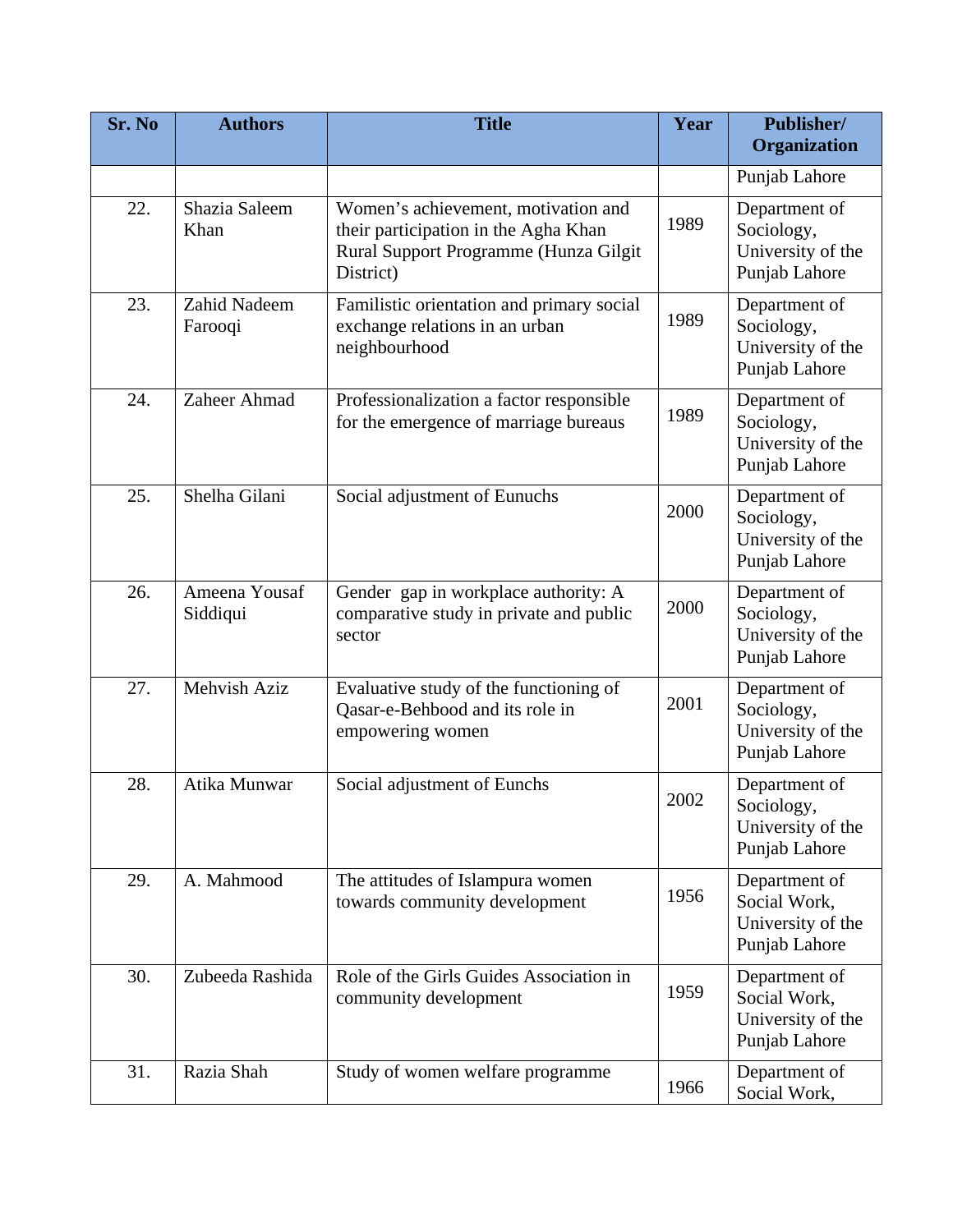| Sr. No | <b>Authors</b>              | <b>Title</b>                                                                                                                                    | Year | Publisher/<br>Organization                                          |
|--------|-----------------------------|-------------------------------------------------------------------------------------------------------------------------------------------------|------|---------------------------------------------------------------------|
|        |                             |                                                                                                                                                 |      | University of the<br>Punjab Lahore                                  |
| 32.    | Farooq Nazir                | Women's integrated development<br>activities through APWA                                                                                       | 1989 | Department of<br>Social Work,<br>University of the<br>Punjab Lahore |
| 33.    | Aisha Raza                  | A follow up study of female members of<br>Fountain House, Lahore                                                                                | 1990 | Department of<br>Social Work,<br>University of the<br>Punjab Lahore |
| 34.    | Mubasher<br>Hussain         | Women's integrated development<br>programme through APAW: A baseline<br>survey of 10 Katchi Abadies/Slum of<br>Lahore                           | 1990 | Department of<br>Social Work,<br>University of the<br>Punjab Lahore |
| 35.    | Nadeem Mazhar               | A study of NGOs and their beneficiaries<br>in the field of disability in Lahore                                                                 | 1994 | Department of<br>Social Work,<br>University of the<br>Punjab Lahore |
| 36.    | Zoneera Zia                 | Coverage of NGOs (working on human<br>rights) by Daily Morning newspapers of<br>Lahore                                                          | 2005 | Department of<br>Social Work,<br>University of the<br>Punjab Lahore |
| 37.    | Hafiz M. Irfan              | A study of participation of disadvantaged<br>female youth in community service,<br>through Pakistan National Youth<br>Services during 2006-2007 | 2006 | Department of<br>Social Work,<br>University of the<br>Punjab Lahore |
| 38.    | Mariam Malik                | A follow up study of the beneficiaries of<br>Punjab Bait ul Mall (Marriage Grant)                                                               | 2008 | Department of<br>Social Work,<br>University of the<br>Punjab Lahore |
| 39.    | Tanvir Hamzah               | Rehabilitation of the residents of Dar-ul-<br>Aman in Punjab                                                                                    | 2008 | Department of<br>Social Work,<br>University of the<br>Punjab Lahore |
| 40.    | M. Zulqarnain<br>Khan Niazi | An evaluative study of welfare homes for<br>needy and destitude girls Kashana,<br>Lahore                                                        | 2010 | Department of<br>Social Work,<br>University of the<br>Punjab Lahore |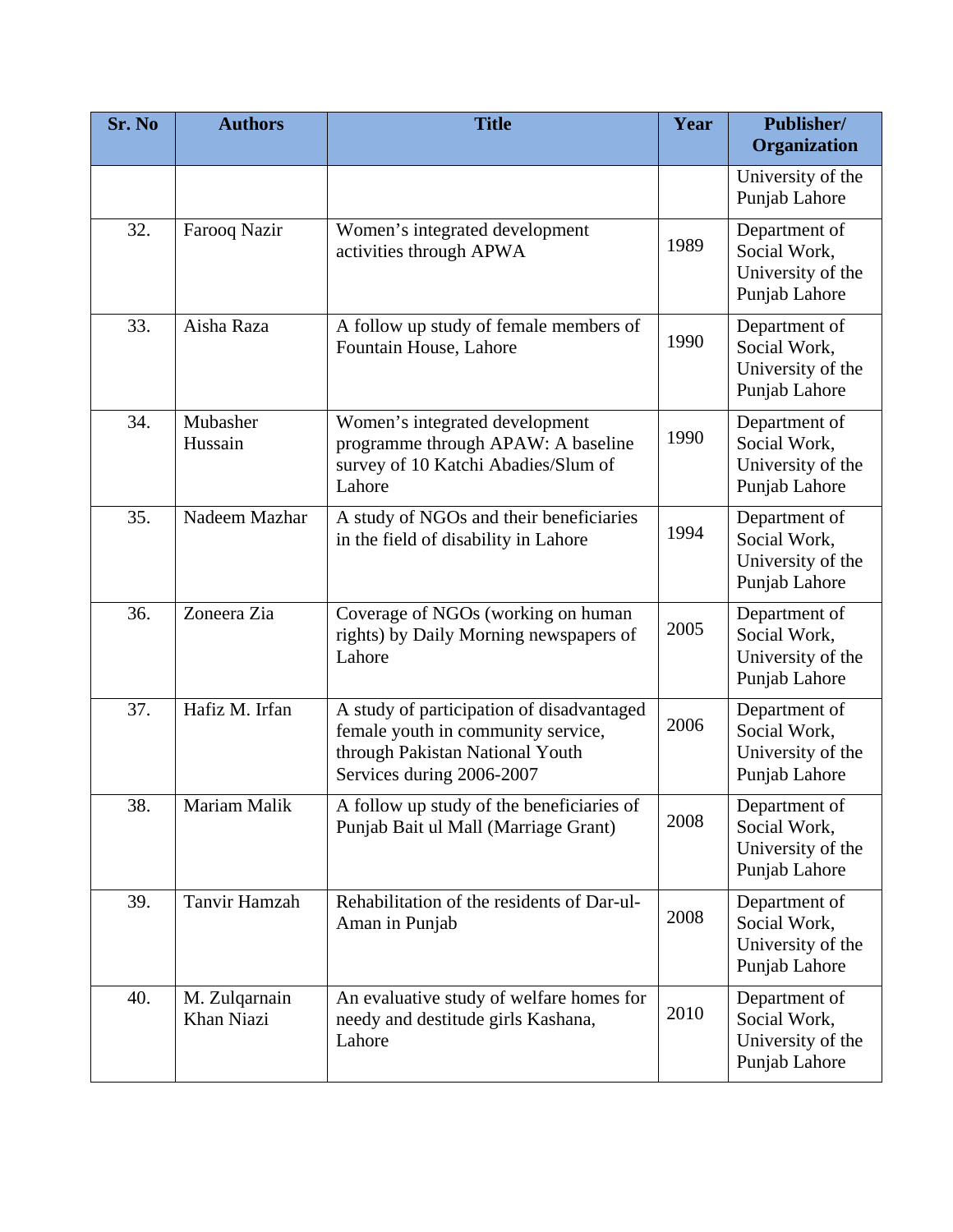| Sr. No | <b>Authors</b>                                                               | <b>Title</b>                                                                                                                                                   | Year | Publisher/<br>Organization                                                      |
|--------|------------------------------------------------------------------------------|----------------------------------------------------------------------------------------------------------------------------------------------------------------|------|---------------------------------------------------------------------------------|
| 41.    | Tahira Batool                                                                | An analysis of the NGOs working for the<br>women rights and Asma Chughtai: Its<br>coverage in the newspapers (daily Nawa-<br>e-waqat, Jang, Dawn, and The News | 2000 | Institute of<br>Communication<br>Studies,<br>University of the<br>Punjab Lahore |
| 42.    | Lubna Ahmed                                                                  | Role of NGOs in promoting education of<br>women and girls                                                                                                      | 2002 | Institute of<br>Communication<br>Studies,<br>University of the<br>Punjab Lahore |
| 43.    | Rubina Saigol,<br>Nazish Brohi,<br>Rakhshinda<br>Perveen and<br>Rafiq Jaffer | Mainstreaming research in<br>gender interventions                                                                                                              | 2011 | <b>Aurat Publication</b><br>and Information<br>Service<br>Foundation            |
| 44.    | <b>Atif Faraz</b>                                                            | Gender, Numeral and Caste System of<br><b>Urdu Nouns</b>                                                                                                       | 2007 | Korean<br>Department,<br>NUML,<br>Islamabad                                     |
| 45.    | World Bank                                                                   | Pakistan country gender assessment:<br>Bridging the gender gap: Opportunities<br>and challenges                                                                | 2005 | World Bank                                                                      |
| 46.    | Imran Khan                                                                   | Role of NGOs in the Empowerment of<br>Women: A case study of NGO "WESS"<br>Quetta, Baluchistan                                                                 | 2011 | Quaid-e-Azam<br>University                                                      |
| 47.    | <b>ILO</b>                                                                   | Physical Mobility: A Missing Link                                                                                                                              | 2005 | (WEC-PK) ILO                                                                    |
| 48.    | <b>ILO</b>                                                                   | Survey Report:<br>Gender Equality<br>in<br>Sector,<br>Showcasing<br>Private<br>Good<br>Practices in Pakistan                                                   | 2005 | (WEC-PK) ILO                                                                    |
| 49.    | <b>INGAD</b>                                                                 | Gender Equality and Aid Effectiveness in<br>Pakistan: A Trends Analysis                                                                                        | 2011 | Interagency<br>Gender &<br>Development<br>Group                                 |
| 50.    | <b>INGAD</b>                                                                 | Gender equality and Aid Effectiveness<br>In Pakistan                                                                                                           | 2008 | Interagency<br>Gender &<br>Development<br>Group                                 |
| 51.    | <b>INGAD</b>                                                                 | Statement of Gender in Pakistan                                                                                                                                | 2009 | Interagency<br>Gender &                                                         |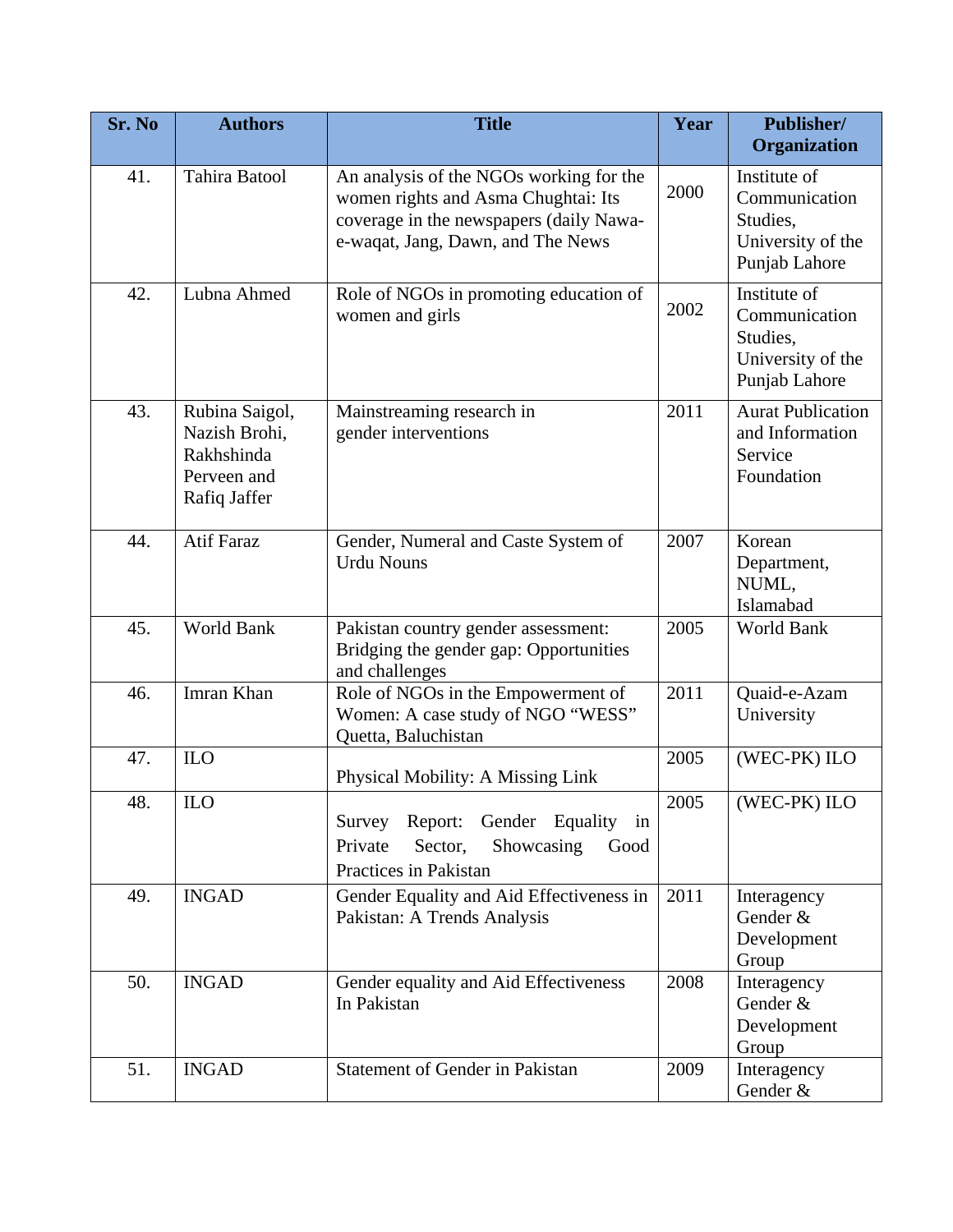| Sr. No | <b>Authors</b>                                     | <b>Title</b>                                                                                                                                   | Year                                          | Publisher/<br>Organization                                    |
|--------|----------------------------------------------------|------------------------------------------------------------------------------------------------------------------------------------------------|-----------------------------------------------|---------------------------------------------------------------|
|        |                                                    |                                                                                                                                                |                                               | Development<br>Group                                          |
| 52.    | Khwendo Kor                                        | Monthly Newsletter "Khabar Da Para Da<br>Asar"                                                                                                 | Feb-<br>Sep<br>2011,<br>April-<br>Aug<br>2010 | Khwendo Kor                                                   |
| 53.    | <b>HDC</b>                                         | Human development in South Asia: The<br><b>Gender Question</b>                                                                                 | 2000                                          | The Mahbub ul<br>Haq Human<br>Development<br>Centre           |
| 54.    | <b>HDC</b>                                         | Khaq on woman                                                                                                                                  | 2002                                          | The Mahbub ul<br>Haq Human<br>Development<br>Centre           |
| 55.    | <b>HDC</b>                                         | The Role of the UN for Advancement of<br>Women                                                                                                 | 2002                                          | The Mahbub ul<br>Haq Human<br>Development<br>Centre           |
| 56.    | <b>NCSW</b>                                        | <b>NCSW</b> Annual Report 2007                                                                                                                 | 2010                                          | National<br>Commission on<br>the Status of<br>Women, Pakistan |
| 57.    | <b>Rieky Stuart</b><br>Aruna Rao<br>Jeremy Holland | <b>Evaluators' Final Report</b><br>Independent Evaluation of SDC's<br>Performance in Mainstreaming Gender<br><b>Equality: Synthesis Report</b> | 2008                                          | Swiss Agency for<br>Development and<br>Cooperation            |
| 58.    | <b>SPDC</b>                                        | Gender dimensions of development<br>induced displacement and resettlement: A<br>Case of Lyari Expressway in Karachi                            | 2012                                          | Social Policy &<br>Development<br>Centre                      |
| 59.    | <b>SPDC</b>                                        | Gender dimensions of social safety nets:<br>The Case of Zakat Recipients in Pakistan                                                           | 2010                                          | Social Policy &<br>Development<br>Centre                      |
| 60.    | <b>SPDC</b>                                        | Gender preference in Zakat spending                                                                                                            | 2011                                          | Social Policy &<br>Development<br>Centre                      |
| 61.    | <b>SAP</b>                                         | Peasants and Women Workers Groups                                                                                                              | 2004                                          | South Asia<br>Partnership                                     |